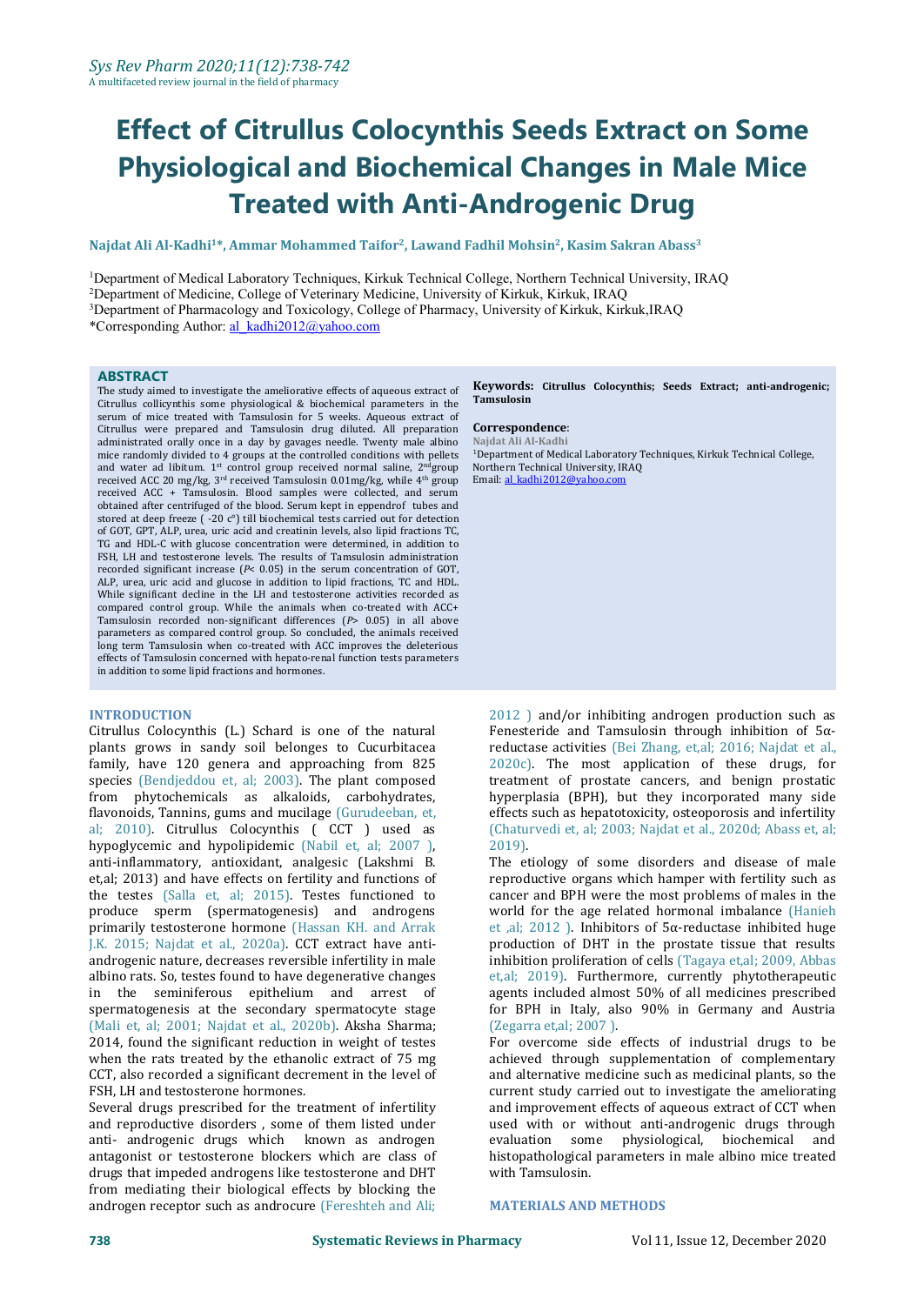# **Changes in Male Mice Treated with Anti-Androgenic Drug**

### **Preparation of aqueous extract of Citrullus Colocynthis (ACC).**

The fruit Citrullus Colocynthis were purchased from local herb market in Kirkuk city. The seeds of the fruit were eppertuined in electrical grinder for grinding of all seeds pulverized in electrical grinder for grinding of all seeds and obtained powder which was kept in cool, dry place. 200 gm of powder weighed by Denver analytic balance. The powder dissolved in 1000 ml of distilled water, and stored for 24 hr at R.T. In the second day the mixture was shacked continuously for 12hr with shaker water bath at 60 <sup>o</sup>C (Memmert GmbH. Germany). The mixture was filtered using sterile gauze and incubated overnight in incubator (GFL. GmbH. Germany) (Nmila et,al; 2000).

Concentrated filtrate 200 ml (1gm/ml) were diluted by 0.9% normal saline to be used for the treatment of  $\frac{1}{10}$  Fluorescence Immun animals with dose 20 mg/kg B.W. Statistical Analysis: animals with dose 20 mg/kg B.W.

Tablets of Tamsulosin Hydrochloride 0.4 mg were freshly prepared daily by dissolving in 0.9% normal saline and diluted to be used 0.01 mg/kg B.W.

All preparations intubated orally by gavages needle once daily for 5 weeks.

### daily for <sup>5</sup> weeks.**Animal acclimatization and grouping**

Twenty-five male albino mice weighing  $25 \pm 1$ gm were obtained from college of veterinary medicine/ university of Baghdad, kept in standard cages for 2 weeks for acclimatization in animal house 12 hr light/dark cycles at temperature 23±2c°. Standard pellet diet and water ad libitum. Animals were divided randomly to four groups  $(n=5/group)$ .

Control group: received 0.1ml normal saline only.

ACC group: received aqueous extract of Citrullus Colocynthis 20mg/kg B.W.

Tamsulosin group: received 0.01 mg/kg B.W Tamsulosin HCL **Here** 

ACC + Tamsulosin group: received ACC 20 mg/kg B.W +  $(338.8 \pm 4.4)$ ,  $(331 \pm 3.5)$ , u Tamsulosin 0.01 mg/kg B.W. **Collection and preparation of samples**

At the end of five weeks, the blood samples were gathered from animals by facial vein puncture for detection of blood parameters by fully automated system ( 3-part differentiation hematology system) ( Mythic 18), while the second part of the blood were obtained by heart puncture and kept in jell tubes for separation of serum by centrifuge (Centerion , UK ). The serum was stored in eppendorf tubes in deep freeze (-20 °C) for biochemical tests.

The Liver enzymes (GOT, GPT, ALP) and other biochemical parameters in the serum (uric acid, urea, creatinin and glucose) were assayed using commercial kits (AGAPPE) from agape diagnostics SWITZERLAND GmbH, by Semi- Auto Chemistry Analyzer. For estimation of Lipid fractions used commercial kits from Randoux, UK. with instrument spectrophotometer (Schimadzo, Japan).

Serum concentration of FSH, LH, and testosterone were evaluated by commercial kits, used AFIAS 6 (Automatic Fluorescence Immuno- Assay).

Statistical Analysis: Conventional statistical methods were used to calculate means and standard errors. Analysis of variance (ANOVA) applied to test for any significant differences (*P*<0.05).

### **RESULTS**

The alternations of biochemical parameters in the serum of mice treated with different preparations as show in table 1, that the administration of Tamsulosin 0.01 mg/kg B.W. recorded significant increase (*P*< 0.05) in the concentration of GOT (209.6  $\pm$  9.8), ALP (378  $\pm$  4.1) urea (51.4 $\pm$  3.1) and uric acid (357  $\pm$  10) as compared control and other treated groups.

While group of animals treated with aqueous extract of Citrullus Colocynthis 20mg/kg B.W and co- treated group with aqueous extract of Citrullus Colocynthis + Tamsulosin recorded significant increase ( $p < 0.05$ ) in the concentration of GOT  $(173± 4.5)$ ,  $(167.2 ± 3.1)$ , ALP  $(338.8 \pm 4.4)$ ,  $(331 \pm 3.5)$ , urea  $(40 \pm 2.7)$ ,  $(40.4 \pm 2.7)$ , and uric acid (288  $\pm$  3.7), (226  $\pm$  6.3)respectively as compared to the control group. But there were no significant differences (*P*>0.05) in the level of GPT (21± 0.7) (21.8  $\pm$  0.8) and creatinin (0.3 $\pm$  0.03), (0.32  $\pm$  0.03) respectively as compared control group (Table 1).

Table 1: Effect of aqueous extract of Citrullus Colocynthis seeds, Tamsulosin and ACC+ Tamsulosin on the level ofsome biochemical parameters in the serum of male mice.

|             | <b>GOT</b>      | <b>GPT</b>     | ALP             | Urea           | Uric acid     | Creatinin       |
|-------------|-----------------|----------------|-----------------|----------------|---------------|-----------------|
| Groups      |                 |                |                 |                |               |                 |
|             | u/l             | u/l            | u/l             | mg/l           | mmol/l        | mg/l            |
| Control     | $147.4 \pm 3.3$ | $19.0 \pm 0.7$ | $311.8 \pm 2.7$ | $32.6 \pm 2.0$ | $267 \pm 6.6$ | $0.34 \pm 0.02$ |
|             | a               | a              | a               | a              | a             | a               |
|             |                 |                |                 |                |               |                 |
| ACC extract | $173 \pm 4.5$   | $21.0 \pm 0.7$ | $338.8 \pm 4.4$ | $40.0 \pm 2.7$ | $288 \pm 3.7$ | $0.30 \pm 0.03$ |
|             | h               | ab             |                 |                |               | a               |
|             |                 |                |                 |                |               |                 |
| Tamsulosin  | $209.6 \pm 9.8$ | $24.6 \pm 1.5$ | $378 \pm 4.1$   | $51.4 \pm 3.1$ | $357 + 10$    | $0.42 \pm 0.04$ |
|             |                 | b              |                 |                | C.            | a               |
|             |                 |                |                 |                |               |                 |
| $ACC +$     | $167.2 \pm 3.1$ | $21.8 \pm 0.8$ | $331 \pm 3.5$   | $40.4 \pm 2.9$ | $266 \pm 6.3$ | $0.32 \pm 0.03$ |
| Tamsulosin  | bd              | ab             | b               | ab             | a             | a               |
|             |                 |                |                 |                |               |                 |
|             |                 |                |                 |                |               |                 |

a, b, c, d: Small letters refer to the significant differences (p<0.05) between groups atthe horizontal arrows.

On other hand the results of lipid profile and glucose  $(124.6 \pm 3.3)$ , and  $(19.9 \pm 0.5)$  respectively as compared concentration revealed in table 2, were TC, TG and glucose concentration in Tamsulosin treated group recorded significant ( $P < 0.05$ ) increase (112.6  $\pm$  2.7),

On other hand the results of lipid profile and glucose  $(124.6 \pm 3.3)$ , and  $(19.9 \pm 0.5)$  respectively as compared concentration revealed in table 2, were TC, TG and control & other treated groups. But HDL-C level  $(27.6$ control & other treated groups. But HDL-C level (27.6± 1.2) recorded significant decrease (*P*< 0.05) as compared control and other treated groups.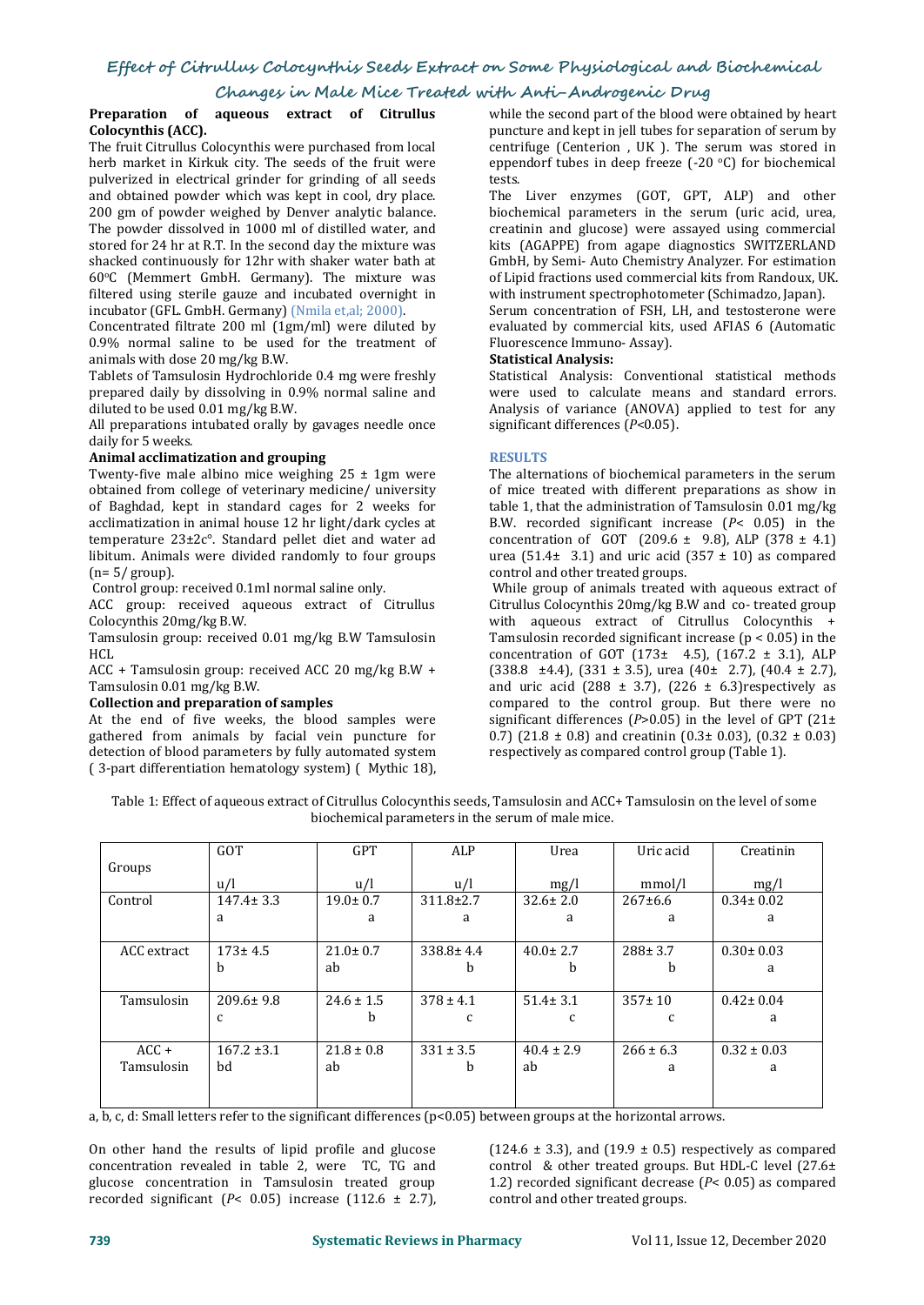# **Changes in Male Mice Treated with Anti-Androgenic Drug**

significant decrease ( $P$ < 0.05) in the level of TC ( $64.4 \pm 3.0$ ) and glucose ( $8.5 \pm 0.5$ ) as compared control group. While treatment of animals with ACC recorded a<br>significant decrease  $(P< 0.05)$  in the level of TC  $(64.4 \pm 3.0)$  and TG  $(116.4 \pm 2.9)$  but<br>3.0) and glucose  $(8.5\pm 0.5)$  as compared control group.<br>8.0) and glucose  $(10.8$ 

While treatment of animals with ACC recorded a Tamsulosin recorded significant increase ( $P < 0.05$ ) in the concentration of TC (87.4  $\pm$  2.9) and TG (116.4  $\pm$  2.9) but significant decrease  $(P< 0.05)$  in the level of glucose  $(10.8)$ ± 0.4) as compared control group.

Table 2: Effect of aqueous extract of Citrullus Colocynthis seeds, Tamsulosin and ACC+ Tamsulosin on the level of lipid fractions in the serum of male mice.

| Groups                          | Cholesterol<br>mg/dl | Triglyceride<br>mg/dl | $HDL-C$<br>mg/dl  | Glucose<br>mmol/l |
|---------------------------------|----------------------|-----------------------|-------------------|-------------------|
| Control                         | $71.0 \pm 1.4$ a     | $85.2 \pm 1.4$ a      | $48.6 \pm 2.3$ ab | $16.8 \pm 0.4 a$  |
| ACC extract                     | $64.4 \pm 3.0$ ab    | $80.0 \pm 2.3$ ab     | $55.6 \pm 3.4 b$  | $8.5 \pm 0.5$ b   |
| Tamsulosin                      | $112.6 \pm 2.7$ c    | $124.6 \pm 3.3$ c     | $27.6 \pm 1.2$ c  | $19.9 \pm 0.5 c$  |
| $ACC$ extract $+$<br>Tamsulosin | $87.4 \pm 2.9$ d     | $116.4 \pm 2.9$ c     | $45.6 \pm 1.2 a$  | $10.8 \pm 0.4$ d  |

a, b, c, d: Small letters refer to the significant differences (p<0.05) between groups atthe horizontal arrows.

Hormonal investigation revealed in Table 3 were the results of treatment with Tamsulosin recorded significant decrease (*P*< 0.05) in activities of FSH (0.23± 0.03), LH (0.26 $\pm$  0.05) and testosterone (0.94  $\pm$  0.09) as compared to the control and other treated groups.

While group of animals treated with ACC and the group of animals co-treated with ACC+ Tamsulosin recorded significant decrease ( $p$ < 0.05) in the activities of LH (0.42

 $\pm$  0.03), (0.42  $\pm$  0.03) and testosterone hormone (2.4  $\pm$ 0.2),  $(2.37 \pm 0.17)$  respectively as compared control group, but activities of these hormones when compared with Tamsulosin treated group recorded significant increase (*P*< 0.05). On other hand, FSH level in both treated groups did not record any significant differences (*P*> 0.05) as compared control group.

Table 3: Effect of aqueous extract of Citrullus Colocynthis seeds, Tamsulosin and ACC+ Tamsulosin on the level of FSH, LH and Testosterone in the serum of male mice.

| Groups       | <b>FSH</b>        | LH                | Testosterone      |
|--------------|-------------------|-------------------|-------------------|
|              | mlu/ml            | mIu/l             | ng/ml             |
| Control      | $0.56 \pm 0.05$ a | $0.66 \pm 0.05$ a | $4.2 \pm 0.4$ a   |
| ACC extract  | $0.58 \pm 0.05$ a | $0.42 \pm 0.03$ b | $2.4 \pm 0.2$ b   |
| Tamsulosin   | $0.23 \pm 0.03$ b | $0.26 \pm 0.05$ c | $0.94 \pm 0.09$ c |
| ACC. extract | $0.50 \pm 0.03$ a | $0.42 \pm 0.03$ b | $2.37 \pm 0.17$ b |
| $\pm$        |                   |                   |                   |
| Tamsulosin   |                   |                   |                   |

a, b, c: Small letters refer to the significant differences (p<0.05) between groups atthe horizontal arrows.

### **DISCUSSION**

The study aimed to investigate the ameliorative effects of ACC administration on some physiological and biochemical parameters in the serum of male albino mice treated with Tamsulosin. The treatment of animals with tamsulosin for long period 5 weeks showed adverse effects on hepato-renal function tests (Table 1). Suggesting treatment of mice for long time by tamsulosin could create hepato-renal damages. Two amino acids of hepatic enzymes structure, aspartic and glutamic acids play role for transferring ammonia in urea cycle, so any disturbance in their metabolism leads to dangerous influences on liver and other vital cells of the body (Abolfazl, N., 2014). Damages of hepatic and renal tissues reflected by elevation levels of hepatic enzymes and renal function test fractions in the serum as a result of oxidative stress or drug intoxication of animals (Najdat et al, 2020). On other hand, the deleterious effects of tamsulosin treatment appeared on lipid profile fractions

and glucose concentration in the serum (Tab. 2). Dyslipidemia considered one of the great factors for the development of coronary artery diseases (Cai; 2017; Farhan, 2019). Also the adverse effects of the drug could significantly cause damage to the vital cells of the pancreas and consequently elevated glucose level (Hassan et,al; 2019) Furthermore, administration of tamsulosin significantly declined activities of FSH, LH and testosterone (Table 3). These results compatible with other studies, suggesting hormonal synthesis and release balance interrupted either at the hypothalamo-pituitary- gonads axis improvement (Atika; 2014) or at the gonads level (Najdat et,al; 2020a). Anti-androgenic drugs block androgenic receptors competitively therefore hinders testosterone synthesis at the cellular level (Chiao; 2002). Decrement of testosterone level in rats and human beings recorded after oral administration of bicalutamide (Hashimato 2010). While slightly decline documented by (Han, et,al;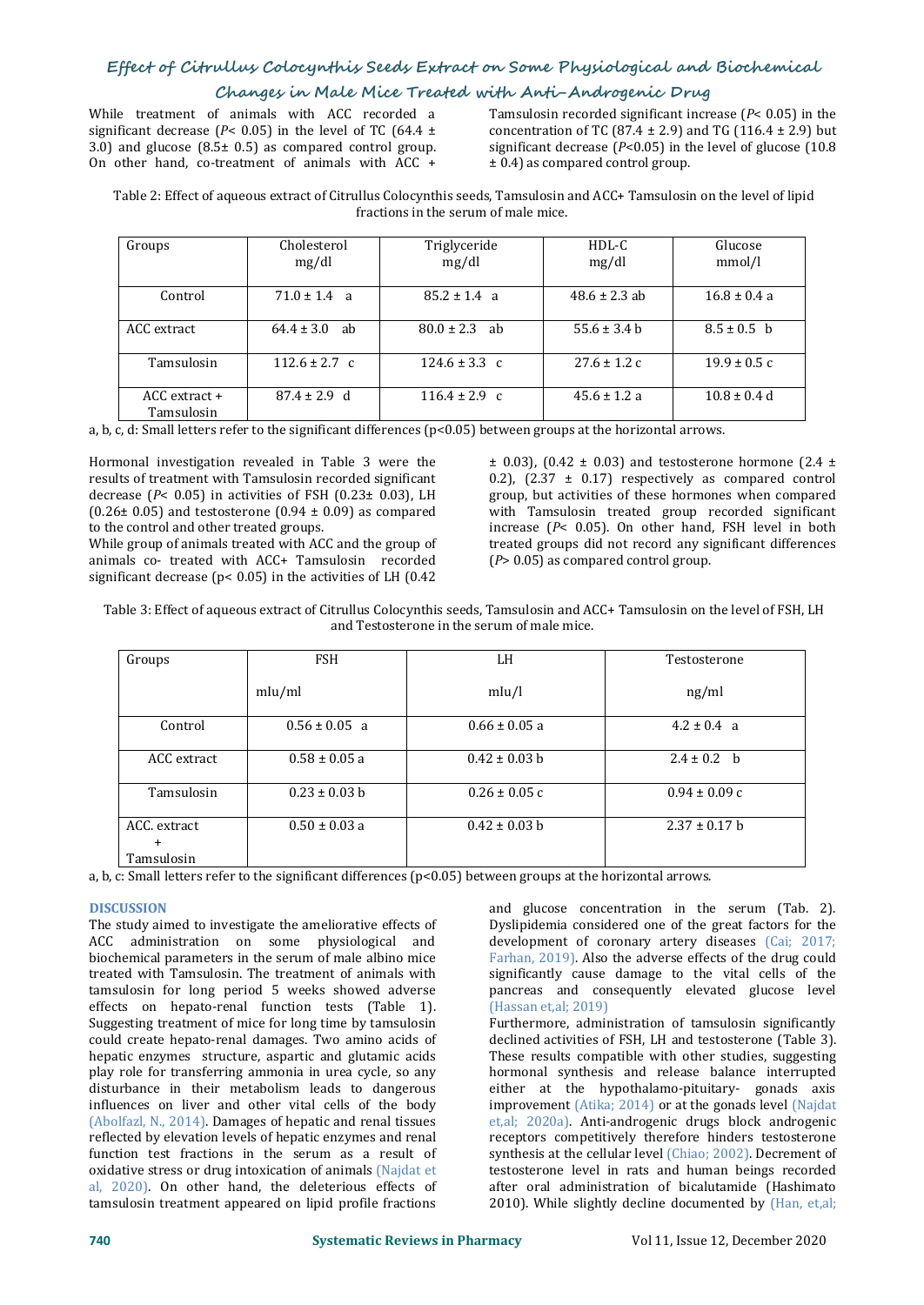# **Changes in Male Mice Treated with Anti-Androgenic Drug**

2018) but no any decline by (Morgante et,al; 2001) studies. Most of biochemical parameters were normalized by co- treatment of animals with ACC (Tab. 1). Therefore, supplementation of animals with ACC and Tamsulosin therapy attenuated the deleterious influences of Tamsulosin. Treatment of rats with flaxseeds oil exposed to lead acetate improved many biochemical parameters included urea, uric acid and creatinine ( Ahmed et, al; 2011), suggested to the protective effects of oil against degradation of proteins, nucleic acids and creatinin (Palanisamy et al, 2012). On other hand, TC, HDL and  $glu\csc$  levels also ameliorated during ACC 5. glucose levels also ameliorated during ACC supplementation in the group treated with Tamsulosin (Table.2).

The hypolipidemic effects and lowering atherogenic indices with significant reduction of liver cholesterol contents achieved in rats treated with Gundelia oil (Sharaf et,al; 2004). On other hand, 500 mg/kg B.W of crude Citrullus colocynthis administration to albino rats resulted highly significant decline in cholesterol level in serum, with no evident decrease in triglyceride (Nabil et, al; 2007).

Deleterious alterations of hormonal activities in the Ethnopharm serum of mice treated with Tamsulosin were ameliorated 7. Bendjeddou serum of mice treated with Tamsulosin were ameliorated when treated the animals with the plant extract as revealed in ACC  $+$  T group (Table 3). These results indicated to the improvement effects of ACC extract against adverse effects of Tamsulosin drug, through<br>either antioxidant canacity provided by the active a R either antioxidant capacity provided by the active ingredients of the extract (Fereshteh et, al; 2017), or through enhancement capability of the extract on the gonads (Fouzia et, al; 2015 ) or on the hypothalamo pituitary axis ( Solomon et,al; 2010 ).

Stimulatory effects of damask rose extract on FSH, LH and testosterone levels were investigated in male rats when treated with 200 and 400 mg/Kg B.W (Hossein et, al; 2016). While alcoholic extract of Citrullus Colocynthis streptozotocin-induced diabetic recorded significant decrease in FSH level and increment %10 in LH level, with non-significant alterations in testosterone level 422.<br>
(Fereshteh et,al; 2014). (Fereshteh et,al; 2014). (Fereshteh et,al; 2014). (Fereshteh et,al; 2014).

Finally, we concluded from the results of the study the aqueus extract of ACC have protective and ameliorative effects for most of biochemical enzymes, lipid fractions, glucose and hormonal activities against adverse effects of Tamsulosin administration.

### **ACKNOWLEDGEMENT**

The authors wish to thank the farmers who participated in this study, and the animal health assistants and laboratory technicians for their expert work in collecting the samples for their useful assistance. The author also is thankful to Management and Principal of College of Veterinary Medicine, University of Kirkuk, for the providing facilities for present work.

### **REFERENCES**

- 1. [Abbas,](https://www.scopus.com/authid/detail.uri?authorId=57205298943) M.T., [Al-Tuma,](https://www.scopus.com/authid/detail.uri?authorId=57207994542) R.R., [Mohammed,](https://www.scopus.com/authid/detail.uri?authorId=57195589574) M.J., [Wadi,](https://www.scopus.com/authid/detail.uri?authorId=57219425942) M.A. The evaluation of oxidant and antioxidant system in kerbala patients with benign prostatic<br>hyperplasia before and after the operation. Journal 14. Fouzia hyperplasia before and after the operation. Journal **International** Research, 2019, 46, pp. 95-97.
- 2. Abolfazl Nasiri, Nasrin Ziamajidi, Hamid Behrouj, Roghayeh Abbas Alipourkabir, Arash Dehghan. The effects of aqueous extract of chicory root on steatosis, lipid profile and liver damage enzyme markers in

tamoxifen-treated rats. Molecular and Biochemical Diagnosis.Vol.1, No.3, pp: 185-194. 2014.

- 3. Ahmed E. Abdel-Moneim, and Saleh AL-Quraishy. The protective effect of flaxseed oil on lead acetateinduced renal toxcitiy in rats.Journal of Hazardous Materials. 2011; Vol.194, PP: 250-255.
- 4. Aksha Sharma, Priyanka Sharma, Mridula Chaturvedi and Suresh C.Joshi.Contraceptive Efficacy of CirulluscolocynthisMethanolic Extract in Male Rats. American Journal of Phytomedicine and Clinical Therapeutics.2003; 63; 229-241.
- 5. Atika Khursid, Shabnam Hamid, Waqar Azim Niaz. Effect of bicalutamide; an antiandrogen, on testicular weight in adult rats. Pak. Armed Forcces Med. J.2014; 64 (2): 204-07.
- 6. Bei Zhang, Rong-weng Zhang, Xi-quan Yin, Zi-zhao Lao, Zhe Zhang, Qing-guang Wu, Liang-wen Yu, Xiao ping Lai, Yu-huaWan,andGeng Li. Inhibitory activities of some traditional Chinese herbs against<br>testosterone 5-reductase and effects of testosterone 5-reductase and effects of Cacumenplatycladi on hair re-growth in<br>testosterone-treated mice. Journal of testosterone-treated
- Ethnopharmacology; 177 (2016) 1-9.<br>Bendieddou D. Lalaoui K. Satta 7. Bendjeddou D, Lalaoui K, Satta D. Immunostimulating activity for the hot water soluble polysaccharide extracts of Anacyclus pyrethrum, Alpinia galangal and Citrulluscolocynthis. J. Ethnopharmacol. 2003; 88; 155-160.
- 8. Bhatia, A.L., Avadhesh Sharma, ShikhaPatni, AntimLata Sharma. Prophylactic effect of flaxseed oil against lead acetate.PhytotherapyReseasrch. 2007; vol. 21, Issue 9.P:119-225.
- 9. Chaturvedi M, Mali P.C. Ansari A.S. Induction of Reversible Antifertility with a Crude Ethanol Extract of CitrulluscolocynthisSchrad Fruit in Male Rats. Pharmacology 2003;68;38-48.
- 10. Chiao, Y, -C., Cho, W-L.& Wang, P. S. Inhibition of testosterone production by propylthiouracil in rat Leydig cells. Biology of reproduction. 2002; 67, 416- 422.
- AL-Dulaimi NI. A Comparison Study of Some Biochemical Markers in Type 2 Diabetic Patients in Kerbala Between those Who are Non-Smokers and do Exercise and those who are Smokers and don't Exercise.Eurasian chemistry.2019.
- 12. Fereshteh Ostovan and Ali Gol. Effects of Colocynth (Citrulluscolocynthis) Pulp on Serum Levels of Testosterone and Changes in Reproductive Organs in Streptozotocin-Induced Diabetic Rats. Hormozgan Medical Lournal. 2015. Vol 19 No2, 103-109.
- 13. Fereshteh Ostovan, Ali Gol, HakimehOlomi. Effect of Citrulluscolocynthis pulp on serum testosterone and Lh levels in streptozotocin- induced diabetic rats. Physiology and Pharmacology. 2014. 18 (3), 347- 353.
- 14. Fouzia Amamou, Said Nemmiche, RadjaakaoutharMeziane, AmalDidi, Sidi Mohamed Yazit, DaoudiChabane-Seri. Protective effect of olive oil and colocynth oil against cadmium-induced oxidative stress in the liver of Wistar rats.Food and chemical Toxicology.2015; vol. 78: 177-184.